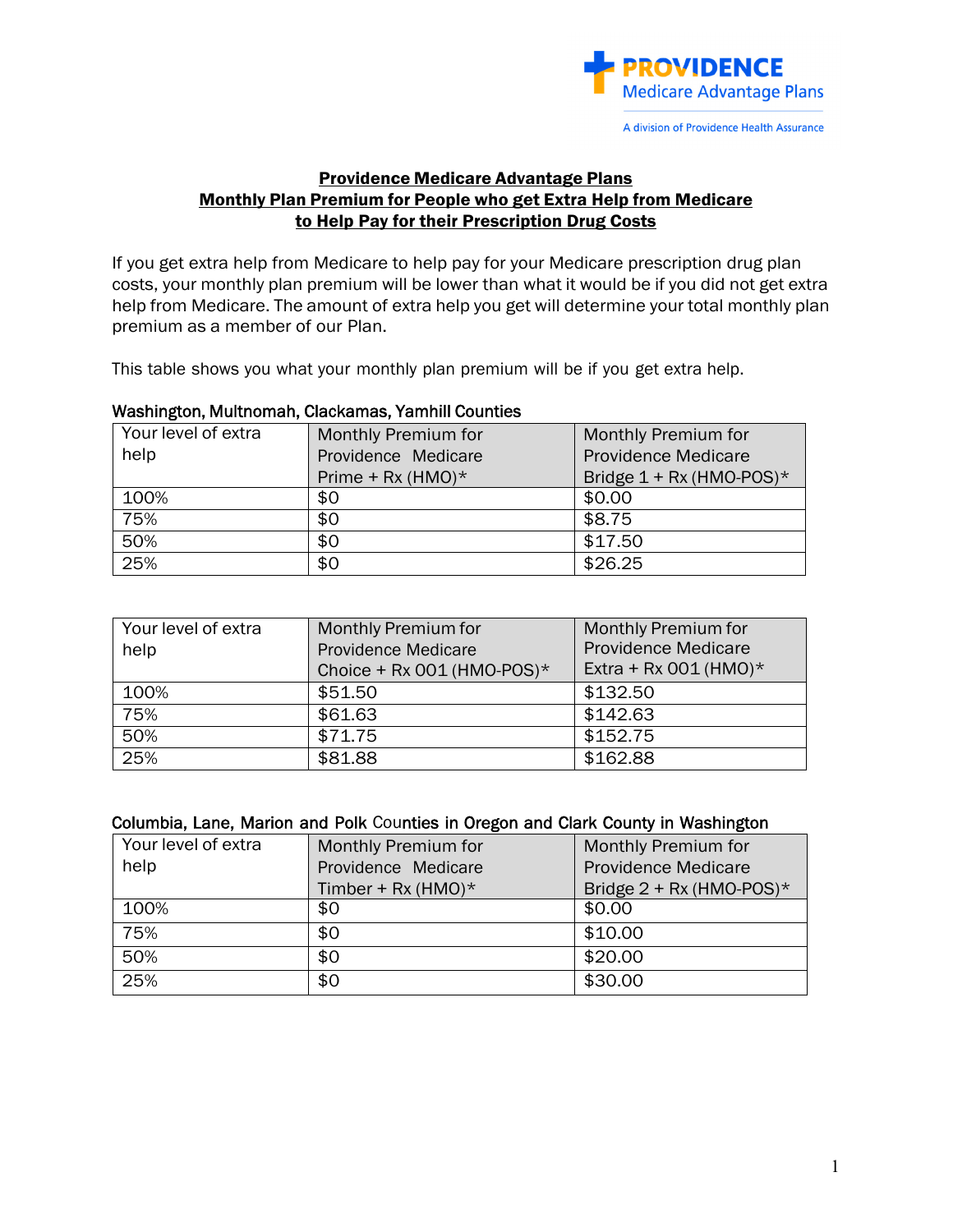

A division of Providence Health Assurance

| Your level of extra | Monthly Premium for          | Monthly Premium for        |
|---------------------|------------------------------|----------------------------|
| help                | Providence Medicare Choice + | <b>Providence Medicare</b> |
|                     | Rx 002 (HMO-POS)*            | Extra + Rx 002 (HMO) $*$   |
| 100%                | \$51.50                      | \$132.50                   |
| 75%                 | \$61.63                      | \$142.63                   |
| 50%                 | \$71.75                      | \$152.75                   |
| 25%                 | \$81.88                      | \$162.88                   |

# Deschutes, Crook, Wheeler, Jefferson, Hood River Counties

| Your level of extra | Monthly Premium for        | Monthly Premium for         |
|---------------------|----------------------------|-----------------------------|
| help                | <b>Providence Medicare</b> | <b>Providence Medicare</b>  |
|                     | Compass + Rx (HMO-POS) $*$ | Latitude + Rx (HMO-POS) $*$ |
| 100%                | \$14.50                    | \$154.50                    |
| 75%                 | \$24.63                    | \$164.63                    |
| 50%                 | \$34.75                    | \$174.75                    |
| 25%                 | \$44.88                    | \$184.88                    |

# Linn, Benton Counties

| Your level of extra | Monthly Premium for          |
|---------------------|------------------------------|
| help                | Providence Medicare Enrich + |
|                     | $Rx$ (HMO) $*$               |
| 100%                | \$106.50                     |
| 75%                 | \$116.63                     |
| 50%                 | \$126.75                     |
| 25%                 | \$136.88                     |

## Washington State - Snohomish County

| Your level of extra | Monthly Premium for          | Monthly Premium for        |
|---------------------|------------------------------|----------------------------|
| help                | Providence Medicare Harbor + | <b>Providence Medicare</b> |
|                     | $Rx$ (HMO) $*$               | Summit + Rx (HMO-POS)*     |
| 100%                | \$0                          | \$18.50                    |
| 75%                 | \$0                          | \$28.63                    |
| 50%                 | \$0                          | \$38.75                    |
| 25%                 | \$0                          | \$48.88                    |

# Washington State - Spokane County

| Your level of extra help | Monthly Premium for             | Monthly Premium for        |
|--------------------------|---------------------------------|----------------------------|
|                          | <b>Providence Medicare Pine</b> | <b>Providence Medicare</b> |
|                          | $+RX$ (HMO) $*$                 | Cottonwood + RX (HMO-POS)* |
| 100%                     | \$0                             | \$0.00                     |
| 75%                      | \$0                             | \$8.75                     |
| 50%                      | \$0                             | \$17.50                    |
| 25%                      | \$0                             | \$26.25                    |